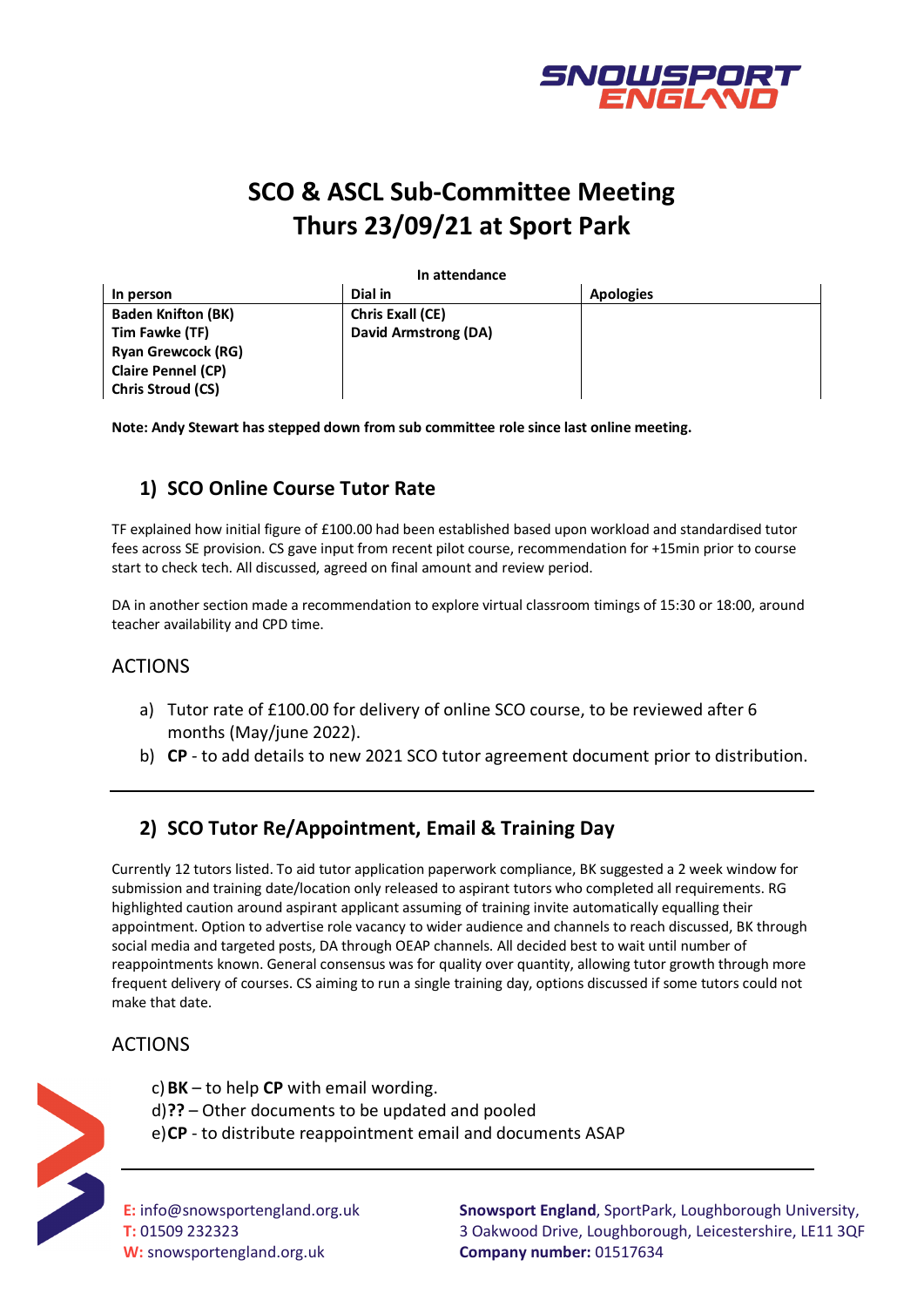

## **3) SCO Membership, 3 Year Refresher & New Candidate Outreach**

Currently SCO candidates gain free SE membership upon completion of the course, renewed manually each year. Discussed and all agreed this to continue, options to reach older candidates who didn't register fully discussed and most avenues already explored.

Requirement from Evolve of a 3 year refresher to one member highlighted. DA gave explanation and walk through of Evolve, possibility for outreach via the platform discussed. DA also highlighted OEAP meetings and all discussed potential to drop in to highlight benefits and accessibility of the course.

Benefits and reasons for adding a 3 year SCO refresher discussed, all agreed a positive step forward. Every current SCO member would be considered 'year 0' for this renewal period, meaning a refresher due by Oct 2024. For all new successful candidates the 3 year requirement would start from completion of their respective course.

Refresher can take the form of either: i) attending the virtual classroom only  $\omega$  £55/pp, or, ii) attending either the online or classic face to face course in full.

Info on changes must distributed to current SCO members and updated on the SE website.

#### ACTIONS

- f) **CP** to email current SCO members regarding new 3 year refresher requirement and options.
- g) **CS?** to help draft updates for the SCO page of the website.
- h) **CS/DA –** Explore options for SE presence at OEAP conference.

#### **4) The JR Course & Modifications To Future SCO F2F Course Setup**

Details of the JR course and potential routes of action discussed, all decided more info required from JR to proceed.

Previous and current routes to classic SCO course requests/organisation discussed, many grey areas and logistical challenges. Options for routes to bring organisation fully in house discussed, CP highlighted extra demands on office staff might be unfeasible, also financial loss with refunds (combined Sport80 + Stripe fees).

Links and benefits of tour operators' engagement with the classic SCO course discussed. Feedback from SCO online pilot asked to highlight other possible accredited options for tour operators beyond ATOL/ABTA.

TF – potential for a 'supporting tour operator' slide to be added to the online SCO course.

2 routes highlighted for future organisational flow; i) Tour operator request – straight to office, course organised and tour operator billed directly. ii) Request by  $3^{rd}$  party to tutor – tutor brings request to office, office centrally organise the whole course. Minimum numbers for classic course estimated at 4 or more, with anticipated cost of circa £150.00/pp.



Lead times required for setup: With candidates = 4 weeks Without candidates = 6-8 weeks

For both options if minimum numbers for a classic course are not met, then candidates will be moved to an online SCO course and refunded the cost difference . All would need to go into course T's & C's. All changes

**E:** info@snowsportengland.org.uk **T:** 01509 232323 **W:** snowsportengland.org.uk

**Snowsport England**, SportPark, Loughborough University, 3 Oakwood Drive, Loughborough, Leicestershire, LE11 3QF **Company number:** 01517634